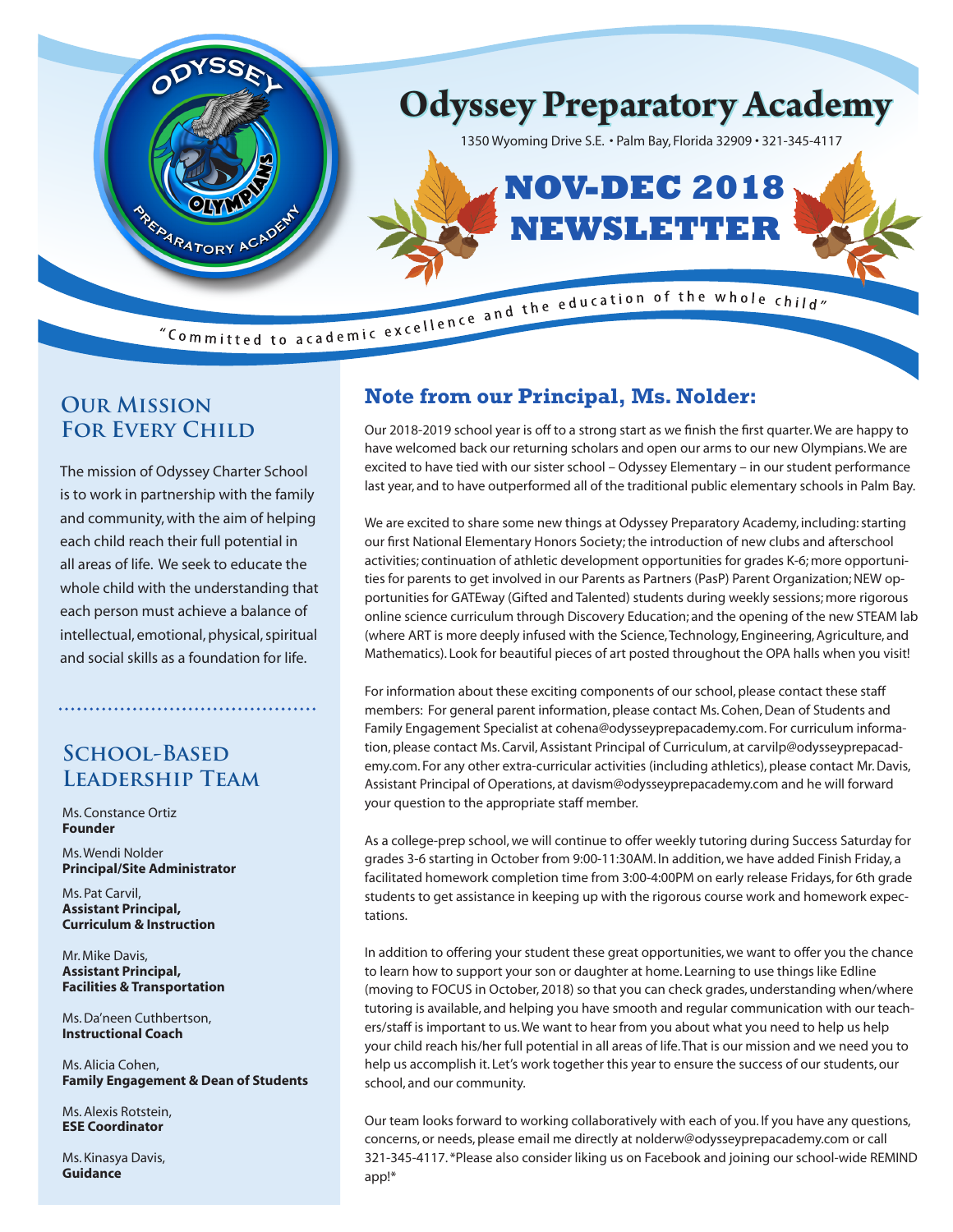### **FALL 2018 CALENDAR**



Wednesday, November 21-23 No School – Thanksgiving Holiday

Thursday, November 29 Parents as Partners (PasP) Parent Organization Meeting at 6:00pm

Friday, November 30 Dress Out of Uniform Day/Early Release @1:45pm

Saturday, December 1, 2018 Palm Bay Holiday Parade

Friday, December 7, 2018 Early Release @ 1:45pm

Friday, December 14, 2018 Early Release @ 1:45pm Family Dance at 6:00pm

Monday, December 17, 2018 School Spelling Bee

Wednesday, December 19th-21st Early Release @ 1:45pm

Friday, December 21, 2018 Dress Out of Uniform Day Early Release @ 1:45pm

Monday, December 24- January 9th Holiday and Winter Break

### **Starting NEHS**

Odyssey Preparatory Academy is beginning a chapter of the National Elementary Honor Society (NEHS). The NEHS was established in 2008 by the National Association of Secondary School Principals (NASSP) in cooperation with the National Association of Elementary School Principals (NAESP) to recognize elementary students in both public and non-public elementary schools for their outstanding academic achievement and demonstrated personal responsibility, to provide meaningful service to the school and community, and to develop essential leadership skills in the students of elementary schools.The OPA NEHS chapter will recognize outstanding elementary students who demonstrate excellence in scholarship and responsibility and will work to develop leadership and promote service to the school and community for its members.

# **Homework Expectations**

Homework is an important part of a child's learning experience. It is designed to teach responsibility of completing a task or tasks and is for the reinforcement of a skill previously taught in the classroom.

Your child will get the most benefit out of homework if:

1) There is a set time to work each night.

2) There is a place to do homework that is clean, well-lighted, quiet, and properly supplied. (Pencils, paper, eraser, etc.).

3) There is attention from a parent/guardian during this important part of the day. (CHECK YOUR CHILD'S AGENDA/HOMEWORK PACKET EACH NIGHT AND SIGN OFF THAT ALL WORK IS COMPLETED)

4) There is a plan to make sure that homework is returned each day.

5) Remember that homework is practice for your child and not for you.

6) Students are expected to spend an average of 20-30 minutes on homework at the primary grades (K-3) and an average of 45 minutes at the elementary grades (4-5), four days a week (Monday-Thursday).

7) Parents are encouraged to read to their children in the lower grades, and students in the upper grades should spend at least 30 minutes a day in silent reading at home.

#### **Homework Help**

#### **Show your child that you think homework is important**

• Check to see that it is completed. Even if you don't

understand the assignment or don't speak English, you can still check to see that it is finished. Tell your child that you are proud of the work she is doing.

#### **Don't be afraid to use your native language**

• Talk with your child about what she is learning, and ask her to explain new concepts to make sure she understands them.



• Help your child learn about new words or content in a

variety of ways. Talk about new vocabulary words several times over the course of the week, in different settings. This will help enrich your child's understanding of the word.

### **Switching from Edline to FOCUS**

We recently moved from Edline to FOCUS, our new grading and communication system. You should have received your FOCUS pin in your child's October report card. Please reach out to your child's teacher or Mr. Davis, davism@odysseyprepacademy. com, if you have questions.

### **Title 1**

Welcome back to a new school year! As a Title 1 school, ALL of OPA's students receive free breakfast and lunch every day. FSA scores are in. Please come to the front office to pick up your student's FSA scores if you have not already. If you would like to meet and discuss the scores, see Mrs. Clark in the front office to make an appointment with your student's teacher or with administration.

Parents and Community Members: We need your INPUT! Please join us at our Parents as Partners meetings each month where you can give us your input into our Schoolwide Plan, our Parent and Family Engagement Plan, and our School-Parent-Student Compact. There will be another opportunity for input at our Annual Title 1 Meeting as well.

Odyssey's SPAR (School Public Accountability Report) for the school year 20162017 is available at: http://doeweb-prd.doe.state.fl.us/eds/nclbspar/year1516/ nclb1516. cfm?dist\_schl=5\_6507 *There is a copy available in the front office in our Title 1 binder. You may request a copy and/or translation of the SPAR with the front office staff.*